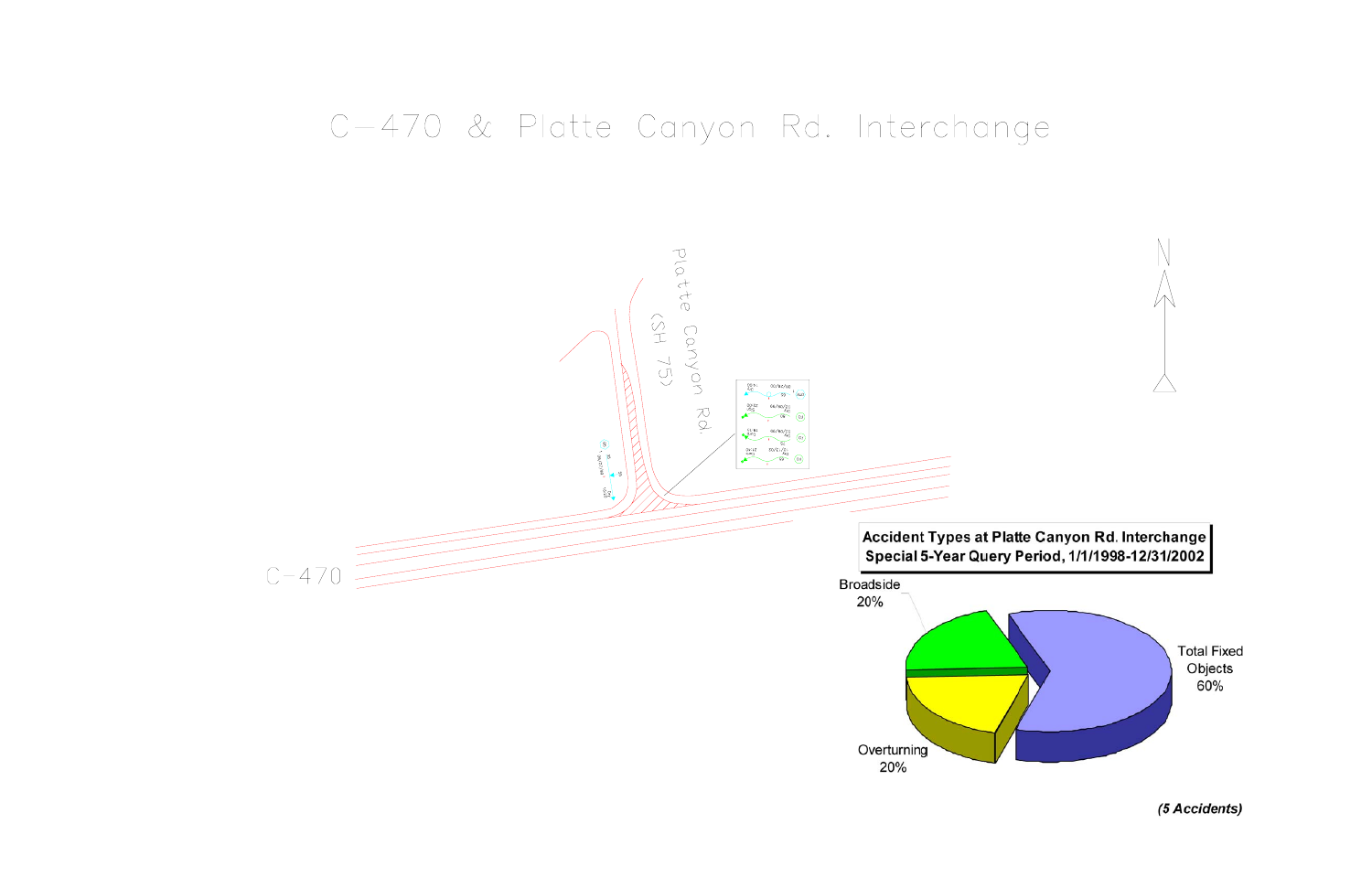## *C-470 and Santa Fe Drive Interchange*

An accident diagram as well as charts showing the accident type distribution profile for the interchange intersections as well as the ramps and cross road is shown on the following page.

Approximately 158 accidents were detected in the immediate interchange vicinity on Santa Fe Dr. and on the entrance/exit ramps to C-470. Rear-end and approach turn collisions together made up nearly 75% of these crashes. At the signalized ramp intersection on the north side of the bridge structure, over half of the accidents were approach turns. These crashes involved northbound vehicles on Santa Fe turning left onto the westbound C-470 entrance ramp colliding with southbound Santa Fe traffic. The frequency of these accidents is increased by periodic volume congestion and the limited storage capacity of the current northbound to westbound left turn lane configuration. The Region has recently changed from protected-permitted signal phasing to protected-only phasing. This improvement is expected to reduce the incidence of approach-turn crashes significantly, accompanied by a delay and capacity cost however.

The south ramp intersection includes a double left turn lane for vehicles making the southbound to eastbound turn movement. This movement requires drivers to execute a turn through more than 90 degrees due to interchange skew. Approximately eleven same direction sideswipe accidents are noted in these lanes. Ensuring that durable pavement markings are used and maintained for the turn lane stripe extensions into the intersection can help mitigate this type of accident.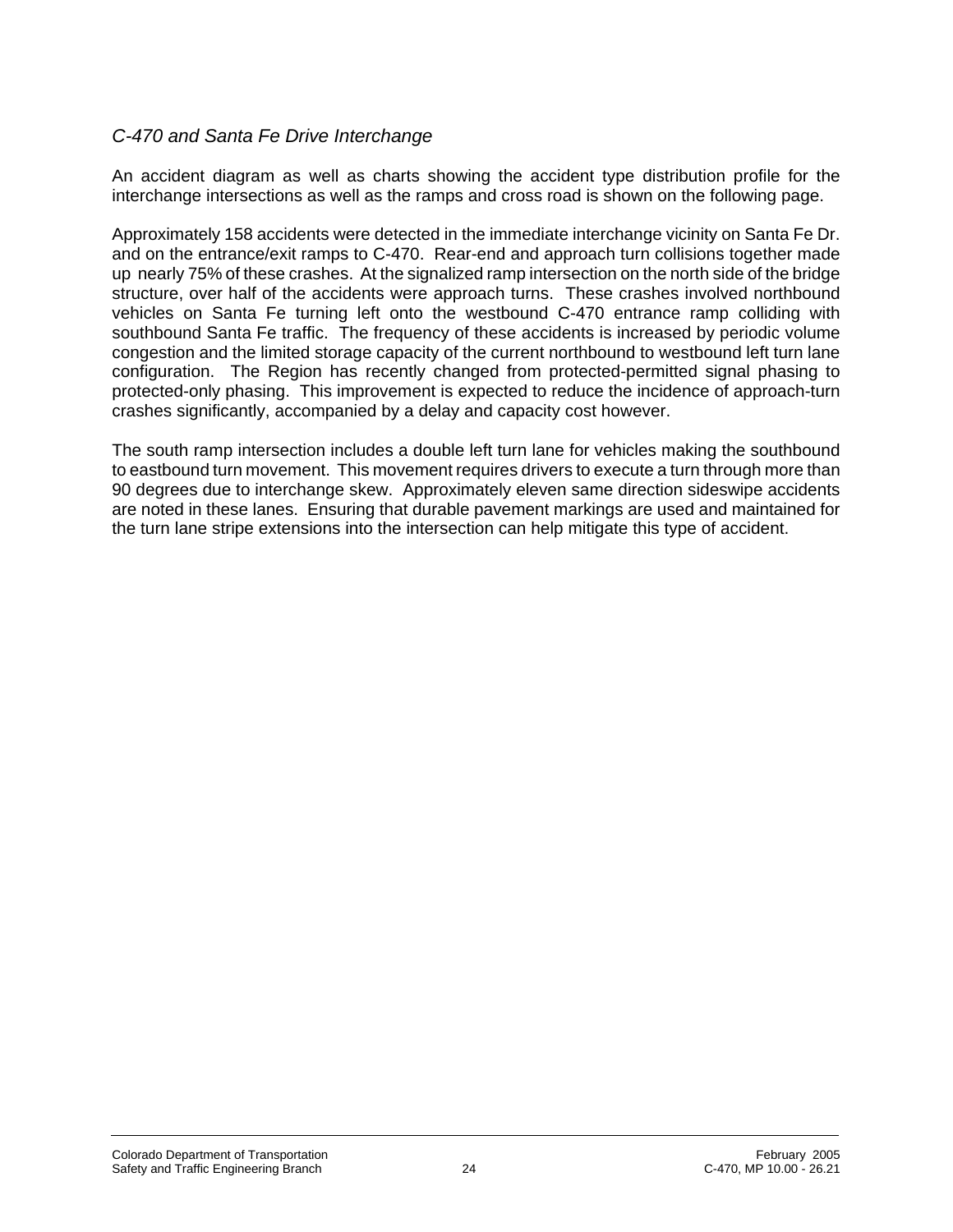# C-470 & Santa Fe Interchange



accidents in double left turn lanes, SB Santa Fe Drive to EB C-470